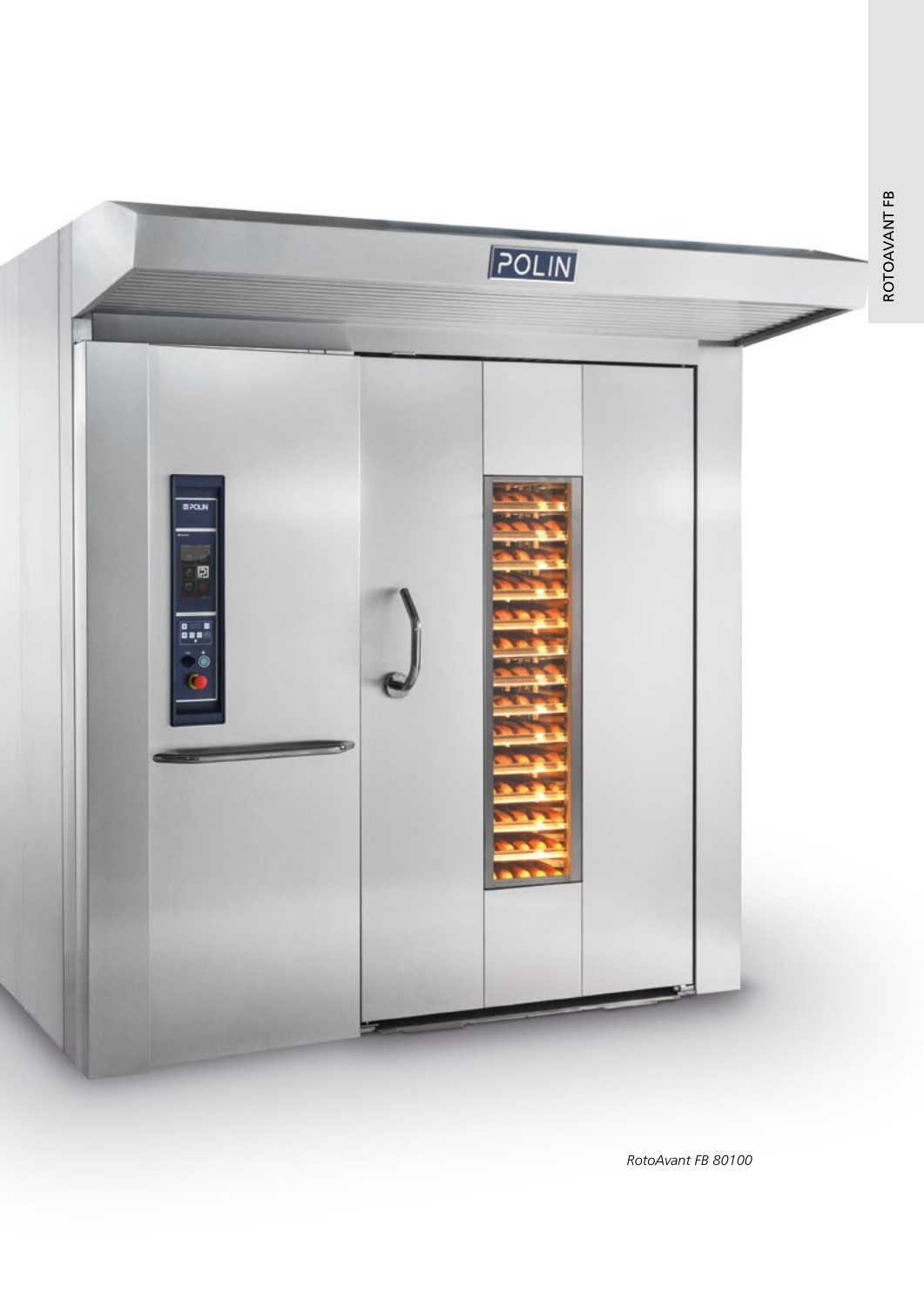## **FEATURES**

## **Spare keyboard**

A reserve command keyboard ensures the working continuity in case main keyboard is damaged; it is equipped with all essential control functions of the oven.





|                                                    | <b>Flex</b><br>Energy | Hi<br>Control |               |
|----------------------------------------------------|-----------------------|---------------|---------------|
| <b>CONTROL</b>                                     |                       |               |               |
| <b>CONTROL TYPE</b>                                | Multibake             | Polin Touch   | INDUSTRY PACK |
| SPARE DIGITAL KEYBOARD                             | $\checkmark$          | $\checkmark$  |               |
| <b>BAKING PROGRAMS</b>                             | 100                   | 100           |               |
| PASSWORD-PROTECTED RECIPES                         | $\checkmark$          | $\checkmark$  |               |
| PHASES FOR EACH BAKING CYCLE                       | 10                    | 10            |               |
| <b>DISPLAY</b>                                     | <b>LCD</b>            | Touch screen  |               |
| USB PORT SAVING PROGRAMS + PEN DRIVE               | $\checkmark$          | $\checkmark$  |               |
| <b>ENERGY STAND-BY</b>                             | $\checkmark$          | ✓             |               |
| TIME/TEMPERATURE LIMITER                           | V                     | $\checkmark$  |               |
| <b>AUTOMATIC START</b>                             | $\checkmark$          | ✓             |               |
| ALARMS TO DISPLAY MALFUNCTION                      | V                     | ✓             |               |
| PREDISPOSITION FOR REMOTE CONTROL THROUGH BAKE APP | $\checkmark$          | $\checkmark$  |               |
| <b>LED HOOD INDICATORS</b>                         | $\circ$               | Ο             |               |
| <b>DIAGNOSTICS FUNCTIONS</b>                       | $\checkmark$          | $\checkmark$  |               |
| <b>AUTOMATIC SWITCH-OFF</b>                        | ✓                     | $\vee$        |               |
| <b>CONSTRUCTION ELEMENTS</b>                       |                       |               |               |
| STAINLESS STEEL COATING                            | $\checkmark$          | $\checkmark$  |               |
| ISOLATION IN COMPRESSED WOOL 264 lb/pt (120 Kg/mq) | $\checkmark$          | $\checkmark$  |               |
| <b>BAKING CHAMBER IN STAINLESS STEEL</b>           | V                     | $\checkmark$  |               |
| FRONTAL CONTROL PANEL                              | V                     | $\checkmark$  |               |
| <b>GLASS WITH HINGED OPENING</b>                   | $\checkmark$          | ✓             |               |
| FRONTALLY ACCESSIBLE ELECTRIC PANEL AND BURNER     | $\checkmark$          | $\checkmark$  |               |
| <b>DOUBLE DOOR GLASS</b>                           | V                     | $\checkmark$  |               |
| DOUBLE CLOSING DOOR                                | ✓                     | $\checkmark$  |               |
| <b>CAST ROTATION GROUP</b>                         | ✓                     | $\checkmark$  |               |
| <b>INTERNAL AND EXTERNAL LOW EMISSION GLASS</b>    | ✓                     | Ο             |               |
| AUTOMATIC LEVER LIFTING                            | $\circ$               | $\bullet$     |               |
| DOOR COOLING SYSTEM                                | V                     | $\checkmark$  |               |
| <b>ENLARGED CAST HOOK</b>                          | $\checkmark$          | $\checkmark$  |               |
| <b>SMOOTH FLOOR</b>                                | V                     | $\checkmark$  |               |
| <b>ISOLATION WITH PRECOMPRESSED PANELS</b>         | V                     | V             |               |
| <b>ERGONOMIC CHROME HANDLE</b>                     | V                     | $\checkmark$  |               |
| ROTATING PLATFORM                                  | $\bullet$             | $\mathbf{O}$  |               |
| <b>GREAT DOOR THICKNESS</b>                        | $\checkmark$          | $\sqrt{2}$    |               |

 $\blacktriangleright$  STANDARD  $\bullet$  OPTIONAL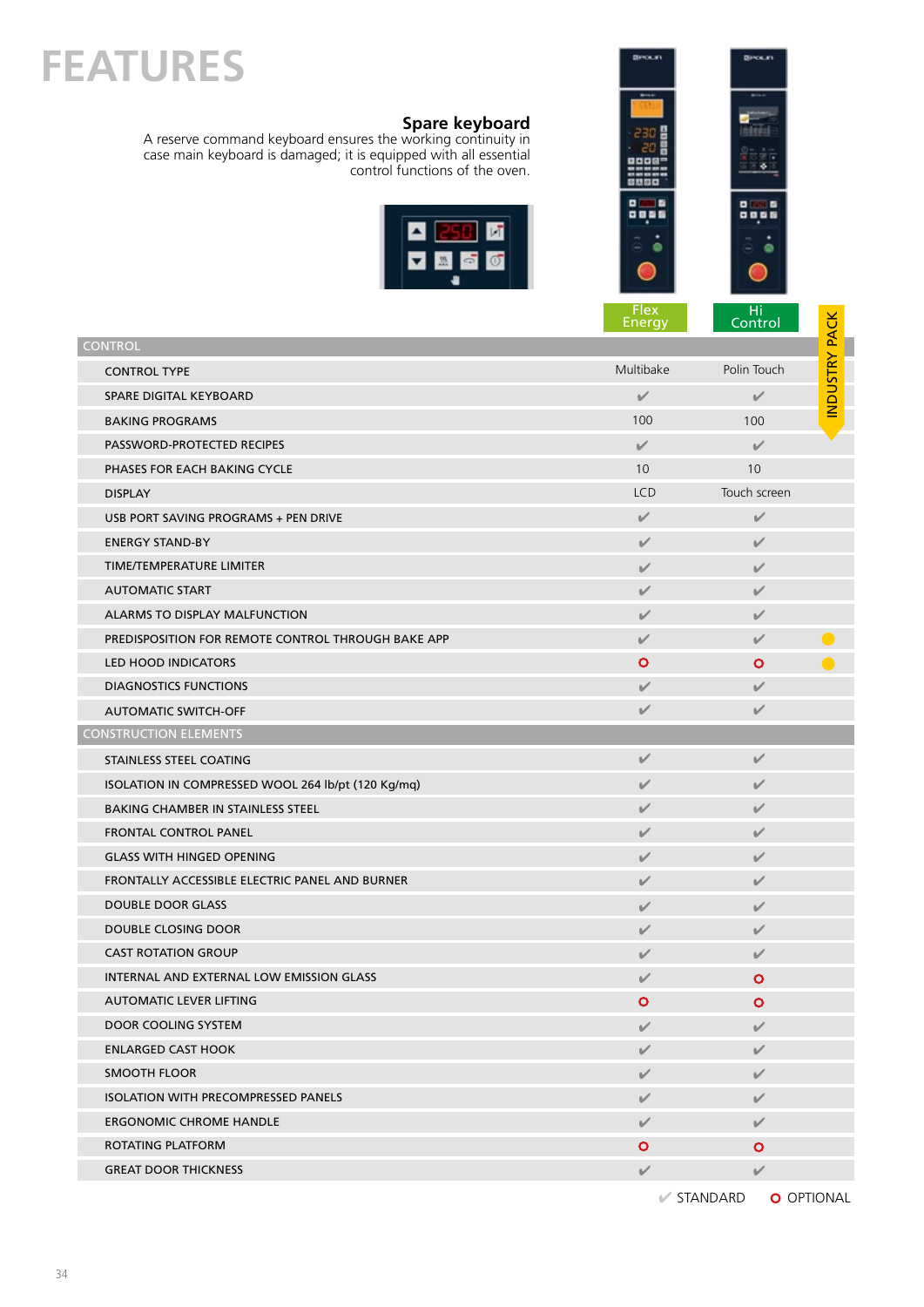|                                                                  | <b>Flex</b><br><b>Energy</b> | Hi<br>Control            | <b>INDUSTRY PACK</b> |
|------------------------------------------------------------------|------------------------------|--------------------------|----------------------|
| <b>CONSTRUCTION ELEMENTS</b>                                     |                              |                          |                      |
| PRESSURE RELIEF VALVE                                            | $\sqrt{2}$                   | $\mathscr{L}$            |                      |
| SINGLE CAST SIPHONE                                              | $\sqrt{2}$                   | $\overline{\mathscr{L}}$ |                      |
| DOUBLE SILOCONE AND ST/ST SEAL                                   | $\sqrt{2}$                   | $\checkmark$             |                      |
| <b>ADJUSTABLE LOWER SEAL</b>                                     | $\checkmark$                 | $\checkmark$             |                      |
| <b>DOOR SAFETY SYSTEM</b>                                        | $\checkmark$                 | $\checkmark$             |                      |
| <b>HEAT SYSTEM</b>                                               |                              |                          |                      |
| <b>AIRFLOW DIRECTION</b>                                         | $\sqrt{2}$                   | $\sqrt{2}$               |                      |
| AIR SPEED THROUGH INVERTER (AIR FINE CONTROL)                    | $\checkmark$                 | $\sqrt{2}$               |                      |
| FRONTAL BURNER OR ARMORED RESISTANCES                            | $\checkmark$                 | $\sqrt{2}$               |                      |
| <b>RAPID COOLING SYSTEM</b>                                      | $\checkmark$                 | $\checkmark$             |                      |
| <b>STEAM SYSTEM</b>                                              |                              |                          |                      |
| STEAM UNIT WITH SPHERES                                          | $\sqrt{ }$                   | $\sqrt{2}$               |                      |
| STEAM UNIT LITER COUNTER                                         | $\mathbf{o}$                 | $\circ$                  |                      |
| <b>SUCTION HOOD WITH GRID</b>                                    | $\sqrt{2}$                   | $\sqrt{ }$               |                      |
| AUTOMATIC STEAM EXHAUST SYSTEM (FAST AIR)                        | $\sqrt{2}$                   | $\sqrt{2}$               |                      |
| ENLARGED STEAM UNIT WITH DOUBLE ENTRANCE                         | $\mathbf{o}$                 | $\mathbf{o}$             |                      |
| CONSTANT PRESSURE INSIDE THE BAKING CHAMBER (WITH GRAVITY VALVE) | $\sqrt{2}$                   | $\overline{\mathscr{L}}$ |                      |

 $\mathscr V$  STANDARD  $\qquad$  O OPTIONAL

ROTOAVANT FB

ROTOAVANT FB







| Oven type | L <sub>1</sub> | L <sub>2</sub> | L <sub>3</sub> | H1        | H <sub>2</sub> | H <sub>3</sub> | Fume exhaust           | Steam exhaust            |
|-----------|----------------|----------------|----------------|-----------|----------------|----------------|------------------------|--------------------------|
|           | in $(mm)$      | in $(mm)$      | in $(mm)$      | in $(mm)$ | in $(mm)$      | in $(mm)$      | $D1 \emptyset$ in (mm) | $D2 \varnothing$ in (mm) |
| 4676      | 57,5           | 54,7           | 26,2           | 86,6      | 99,4           | 108,3          | 5,9 (150) SC           | 7,9(200)                 |
|           | (1460)         | (1390)         | (665)          | (2200)    | (2525)         | (2750)         | $-SE$                  | SC/SE                    |
| 80100     | 88,6           | 68,3           | 44,4           | 94,5      | 107,9          | 117,3          | 7,9 (200) SC           | 7,9 (200)                |
|           | (2250)         | (1735)         | (1128)         | (2400)    | (2740)         | (2980)         | - SE                   | SC/SE                    |

35